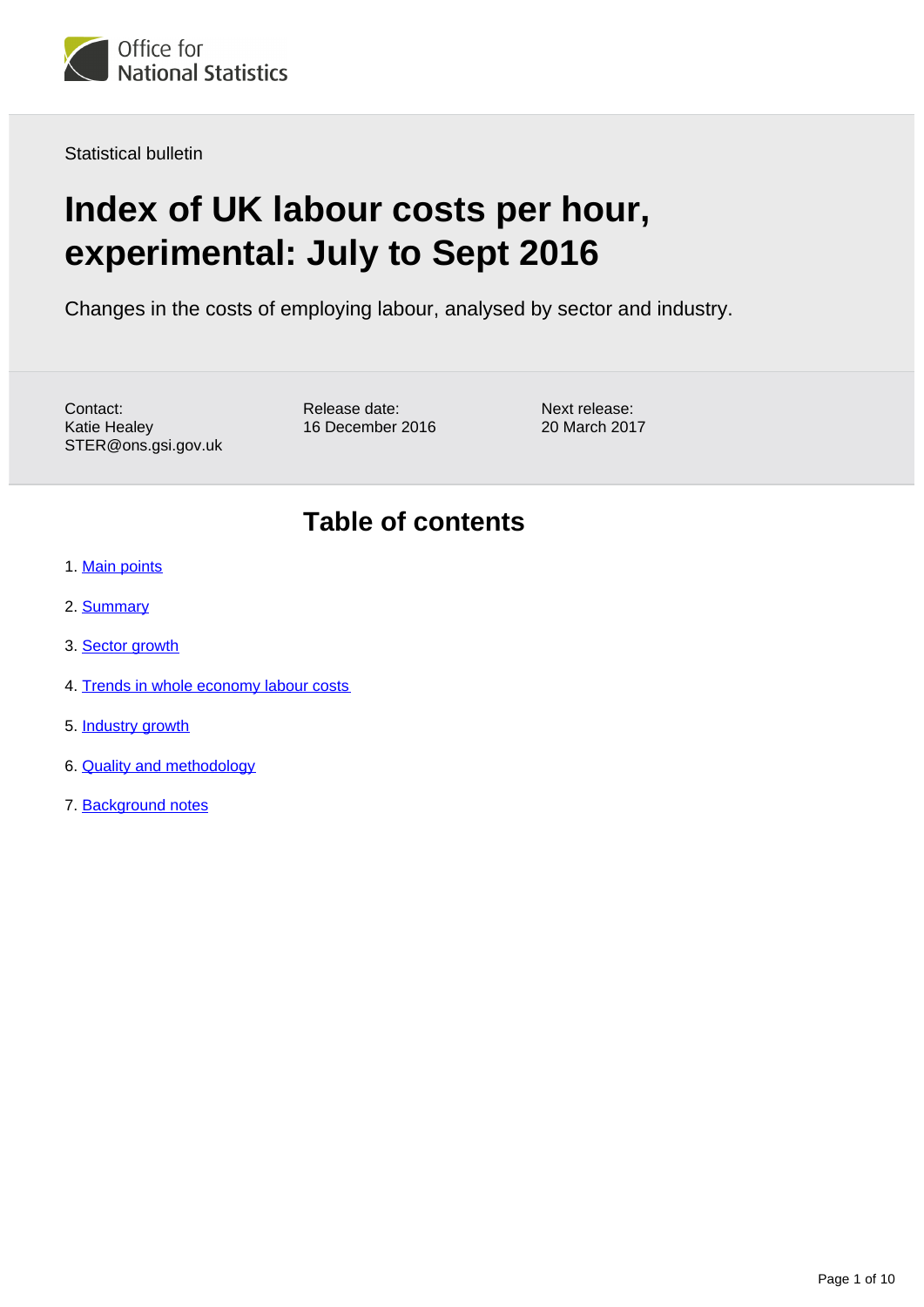# <span id="page-1-0"></span>**1 . Main points**

The whole economy Index of Labour Costs per Hour (ILCH), seasonally adjusted, increased by 1.5% in Quarter 3 (July to Sept) of 2016, compared with the same quarter of 2015 and increased by 0.1% compared with the previous quarter, Quarter 2 (Apr to June) 2016.

Wage costs per hour worked increased by 1.7% in the third quarter of 2016 on the same quarter in the previous year and non-wage costs per hour worked increased by 0.1%.

Private sector labour costs per hour increased by 2.1% in the third quarter of 2016 on the same quarter in the previous year, while public sector labour costs per hour decreased by 0.3%.

The agriculture, forestry and fishing industry had the largest increase in Quarter 3 2016 compared with Quarter 3 2015, with an increase of 9.9%.

The textiles, leather and clothing industry in the manufacturing sector had the largest decrease in Quarter 3 2016 compared with Quarter 3 2015, with a decline of 4.9%.

# <span id="page-1-1"></span>**2 . Summary**

The Index of Labour Costs per Hour (ILCH) is a measure of the cost of having an employee for an hour of work. It represents the total cost of employing an individual, which is primarily the earnings of the employee, but also includes non-wage costs. It is also known as the **Labour Cost Index (LCI)**; the index is produced by all member countries of the EU and collated by Eurostat.

There are 4 versions of ILCH that are calculated for each aggregate, both seasonally adjusted and nonseasonally adjusted, measuring changes in:

- total labour costs per hour worked
- wage costs per hour worked
- other labour costs, including benefits in kind and employer social contributions (pension and National Insurance contributions, sickness, maternity and paternity pay) per hour worked
- total labour costs, excluding bonuses and arrears, per hour worked

The labour cost component of ILCH is mainly drawn from the Monthly Wages and Salaries Survey (MWSS); the hours worked component of ILCH is drawn from the Labour Force Survey (LFS). Other costs are estimated using a range of other sources including the Annual Business Survey (ABS) and the Annual Survey of Hours and Earnings (ASHE). ILCH index figures are estimates in current prices, meaning that they are published not adjusted for inflation.

ILCH statistics are currently designated as experimental. Experimental Statistics are those official statistics undergoing further development work before they are submitted for assessment as a National Statistic by the UK Statistics Authority.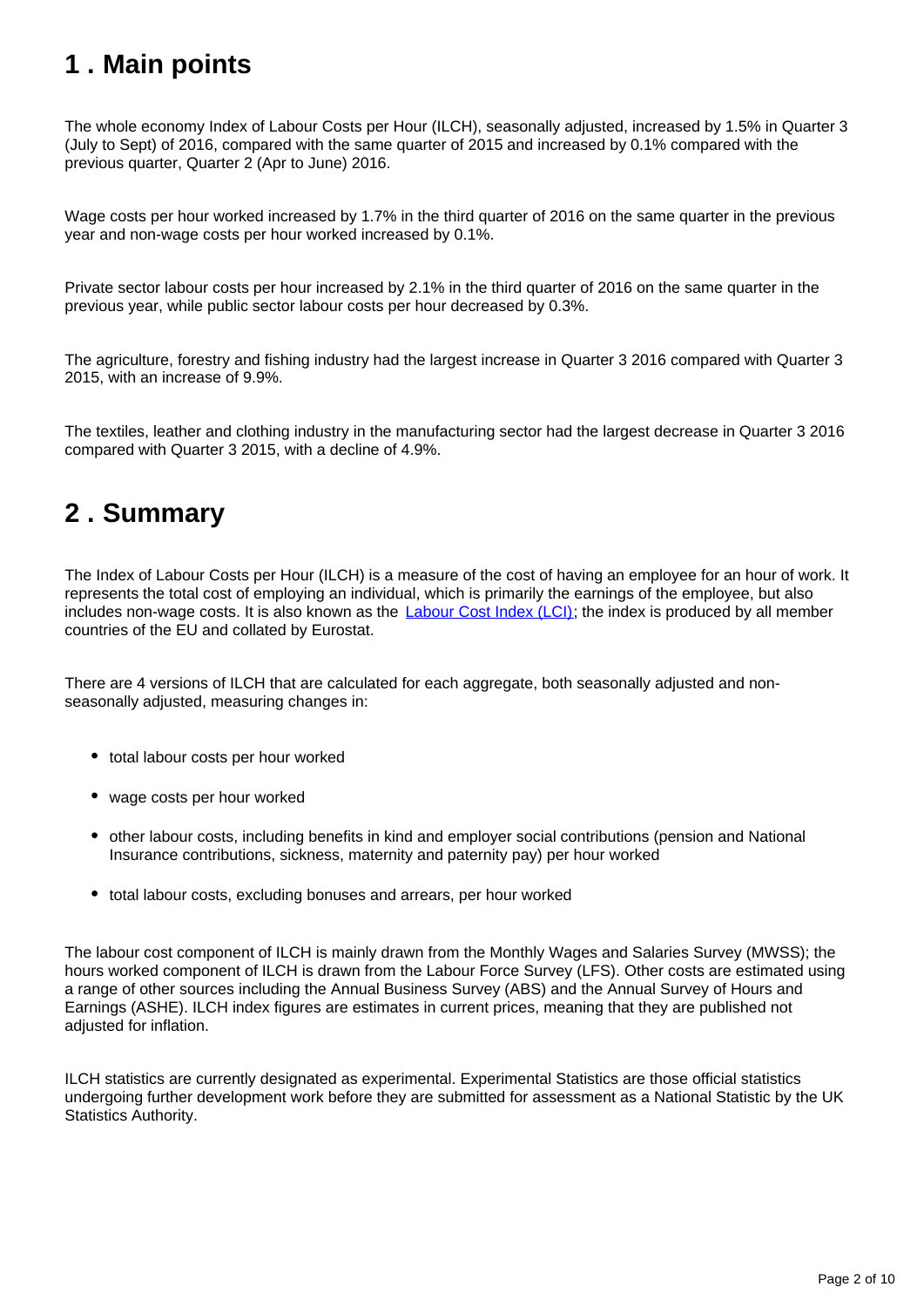This bulletin provides information on the seasonally adjusted ILCH series. All seasonally adjusted series have been revised this quarter as a result of the seasonal adjustment review. This means some previously published figures have changed in this publication. Seasonally adjusted results were first published in March 2015 in the Quarter 4 (Oct to Dec) 2014 bulletin, which includes the full series from Quarter 1 (Jan to Mar) 2000. This will continue to be the case in all future ILCH bulletins. Non-seasonally adjusted data can be found on our website.

# <span id="page-2-0"></span>**3 . Sector growth**

## **Year-on-year**

Whole economy labour costs per hour increased by 1.5% in Quarter 3 (July to Sept) 2016 compared with the same quarter a year earlier, before inflation is taken into account. Total labour costs include wages and salaries, benefits in kind and employer social contributions (pension and National Insurance contributions, sickness, maternity and paternity pay).

The growth in wage costs per hour worked on the same quarter a year earlier was 1.7% and non-wage costs per hour worked increased by 0.1%. The increase in non-wage costs is partly a result of an increase in pension and National Insurance contributions. Wage costs include benefits in kind, wages and salaries. Non-wage costs include sickness, maternity and paternity pay, National Insurance contributions and pension contributions.

Private sector labour costs (per hour) increased by 2.1% in Quarter 3 2016 compared with the same quarter a year earlier, and public sector labour costs (per hour) decreased by 0.3%; this series can be volatile due to small numbers included in the sample.

Figure 1 shows the annual change in labour costs (per hour) for the whole economy, private and public sector.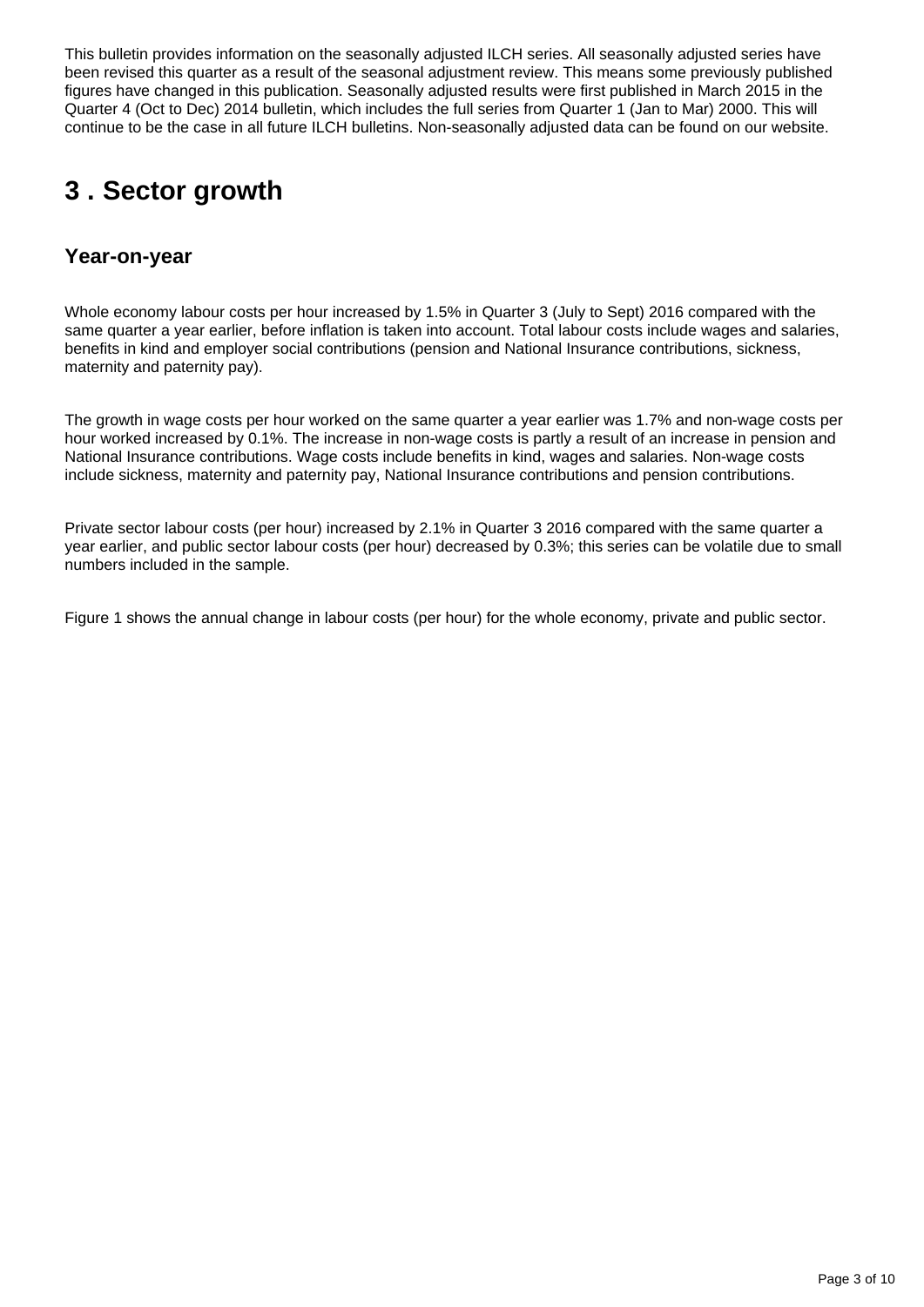

### **UK**



### **Source: Office for National Statistics**

#### **Notes:**

- 1. Throughout this release Q1 refers to Quarter 1 (January to March), Q2 refers to Quarter 2 (April to June), Q3 refers to Quarter 3 (July to September) and Q4 refers to Quarter 4 (October to December).
- 2. p = Provisional
- 3. r = Revised

## **Quarter-on-quarter**

Compared with the previous quarter, Quarter 2 (Apr to June) 2016, whole economy labour costs per hour increased by 0.1% in Quarter 3 2016. Private sector labour costs increased by 0.2%, while public sector labour costs increased by 1.2%.

Total wage costs increased by 0.2% in Quarter 3 2016 compared with the previous quarter and total other costs increased by 0.3%.

Figure 2 highlights the quarterly growth in labour costs per hour for the whole economy, private sector and public sector.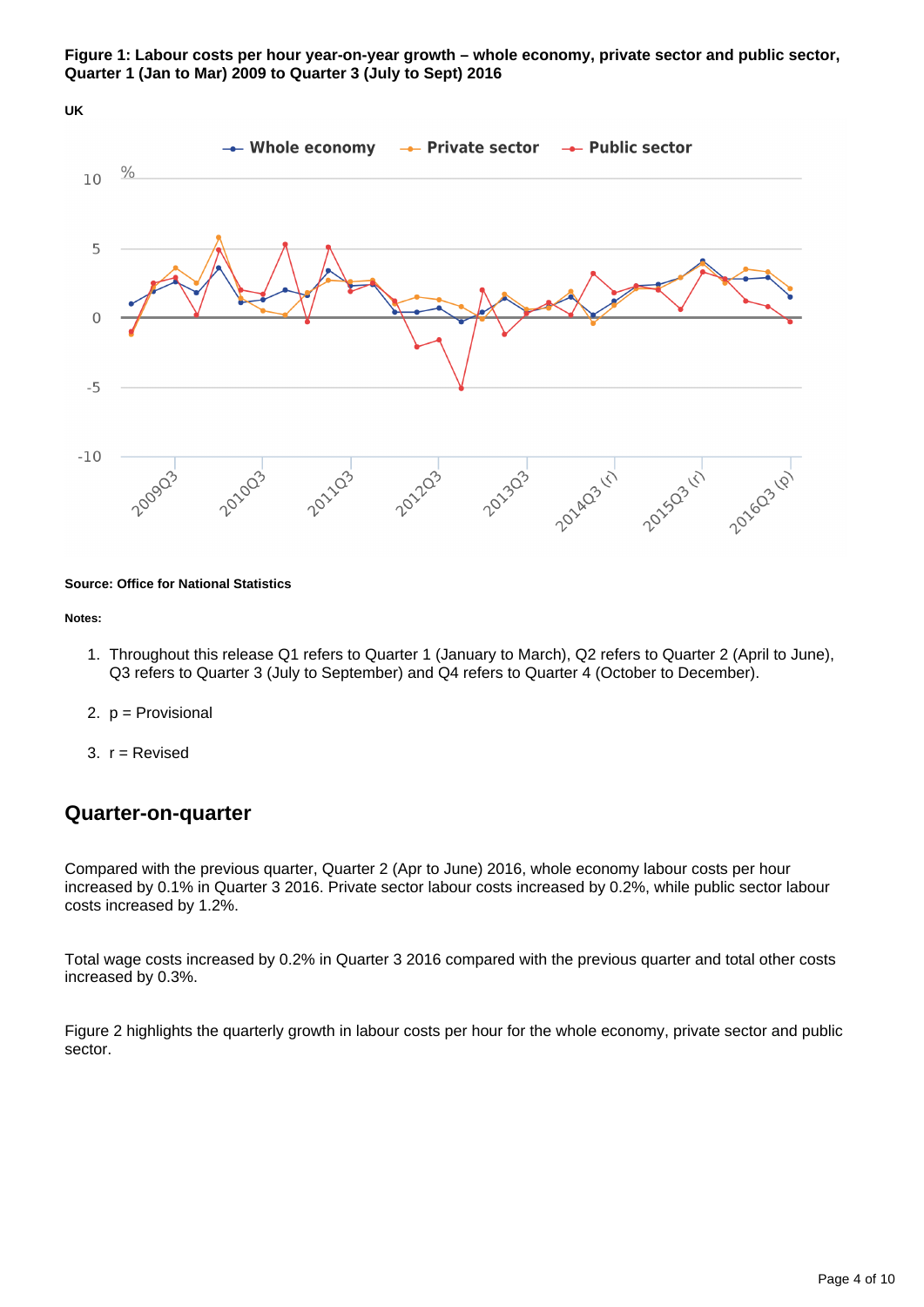





### **Source: Office for National Statistics**

#### **Notes:**

- 1. Throughout this release Q1 refers to Quarter 1 (January to March), Q2 refers to Quarter 2 (April to June), Q3 refers to Quarter 3 (July to September) and Q4 refers to Quarter 4 (October to December).
- 2. p = Provisional
- 3. r = Revised

## <span id="page-4-0"></span>**4 . Trends in whole economy labour costs**

Figure 3 shows the 3 indices of whole economy labour costs (per hour) referenced to the year 2000: total labour costs, total wage costs and total other costs.

Total labour costs per hour worked and wage costs per hour worked are quite similar, with an increase of 65.2% and 61.2% since 2000 respectively. This reflects the structure of labour costs in the UK, which is largely driven by wages and salaries.

The path of other labour costs follows that of the total, as might be expected, but at points moves differently, as changes in non-wage costs affect the series. The largest move away from wage costs occurred in Quarter 2 (Apr to June) 2003, when new National Insurance contribution (NIC) rates were introduced. Total other costs per hour have increased by 92.5% since 2000.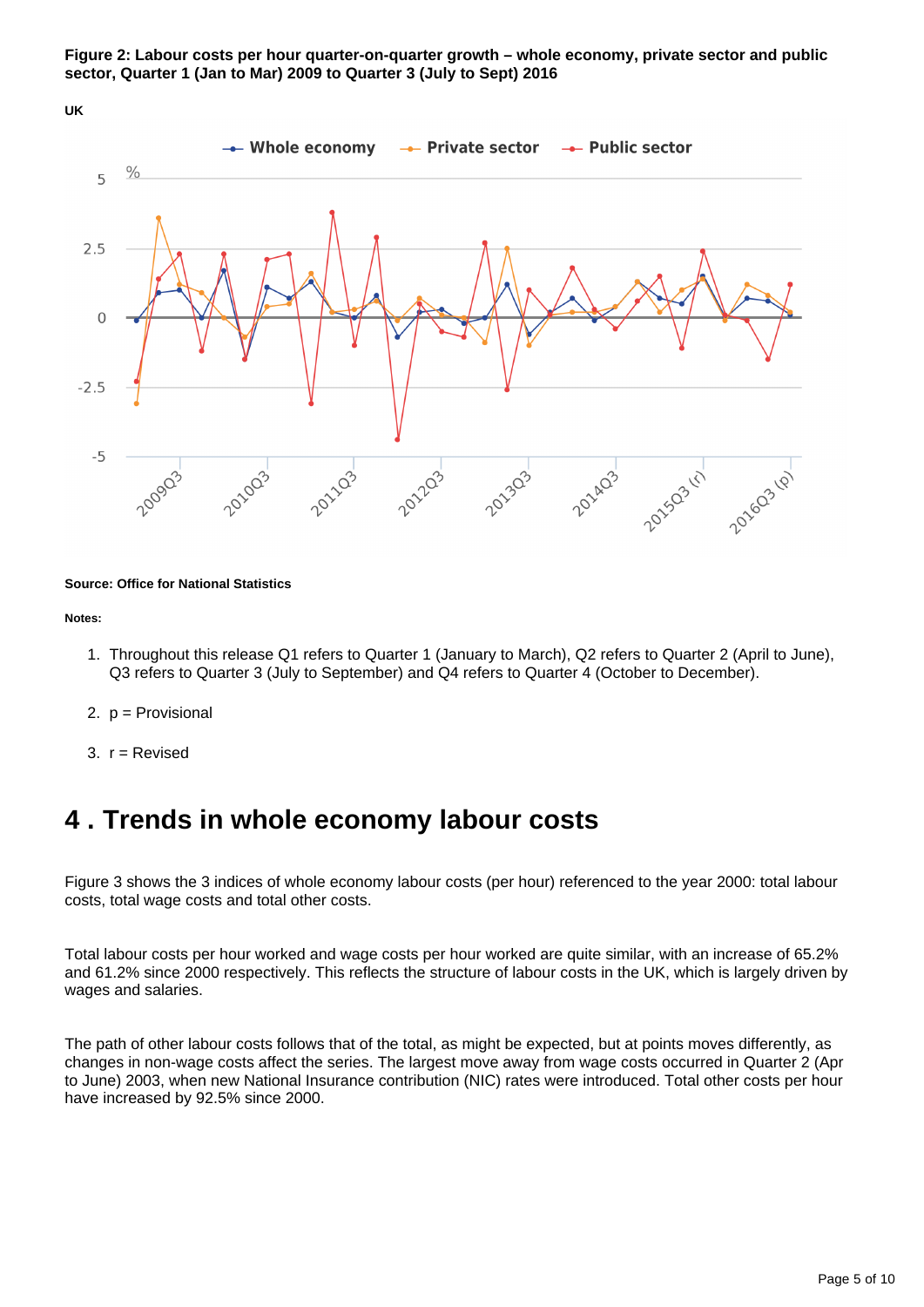

**Figure 3: Whole economy index of labour costs per hour, by component, Quarter 1 (Jan to Mar) 2000 to Quarter 3 (July to Sept) 2016**

## **Source: Office for National Statistics**

#### **Notes:**

- 1. Throughout this release Q1 refers to Quarter 1 (January to March), Q2 refers to Quarter 2 (April to June), Q3 refers to Quarter 3 (July to September) and Q4 refers to Quarter 4 (October to December).
- 2. p = Provisional
- 3. r = Revised

## <span id="page-5-0"></span>**5 . Industry growth**

### **Year-on-year**

The industry with the highest growth in labour costs was the agriculture, forestry and fishing industry, with labour costs per hour having increased by 9.9% in Quarter 3 (July to Sept) 2016 compared with a year earlier (Figure 4). This growth in labour costs is largely due to increases in wage costs.

The arts, entertainment and recreation industry experienced the second-largest growth in labour costs per hour in Quarter 3 2016, with an increase of 6.2% compared with a year ago. Other industries that experienced large growth in Quarter 3 2016 include wholesale trade and food products, beverages and tobacco.

The textiles, leather and clothing industry experienced the largest decline in labour costs in Quarter 3 2016 compared with a year earlier; labour costs (per hour) in this industry decreased by 4.9%. The education industry experienced the next largest decrease in labour costs compared with Quarter 3 2015, followed by the finance and insurance activities industry.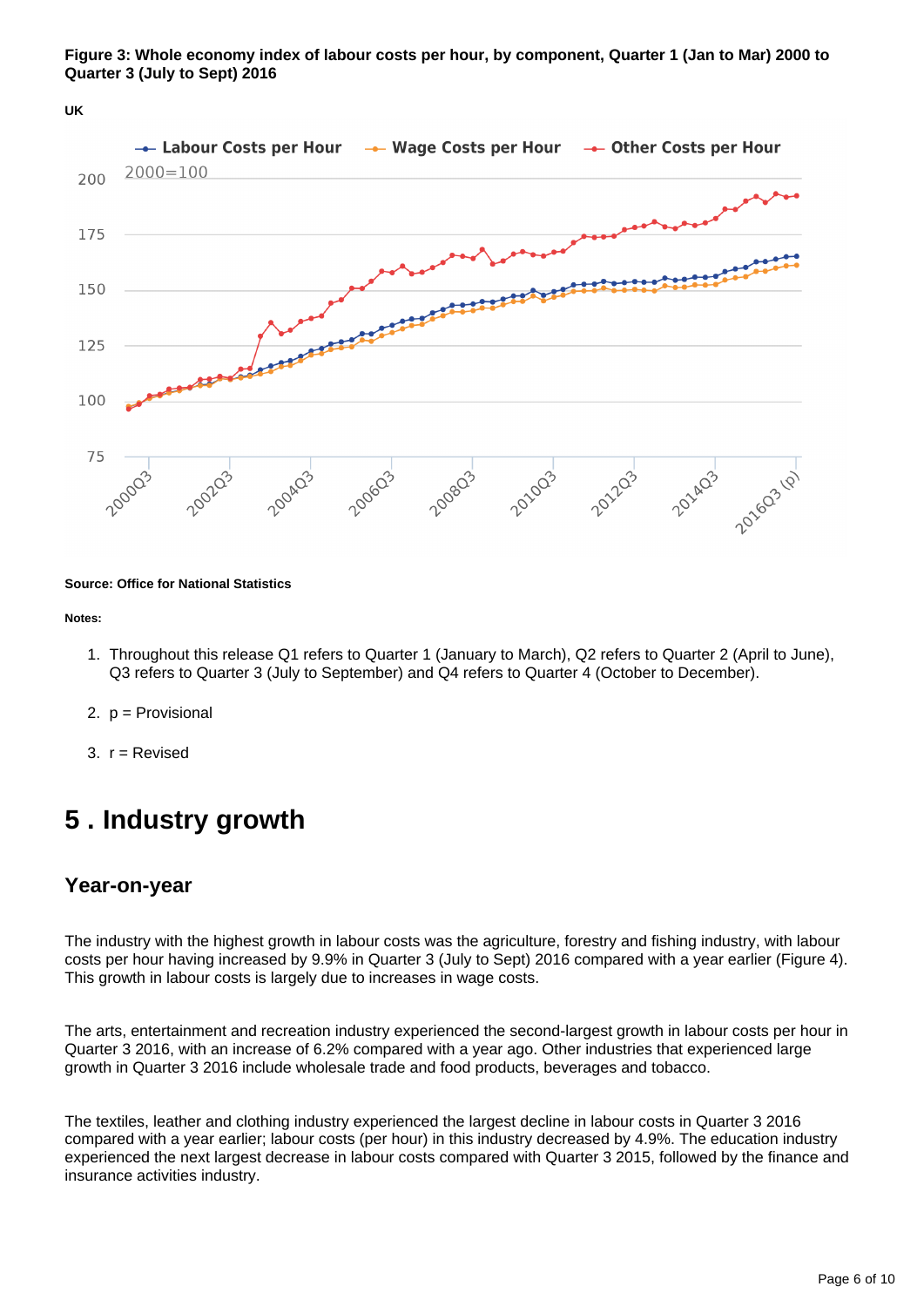### **Figure 4: Labour costs (per hour) year-on-year growth by industry, Quarter 3 (July to Sept) 2016**

**UK**



**Source: Office for National Statistics**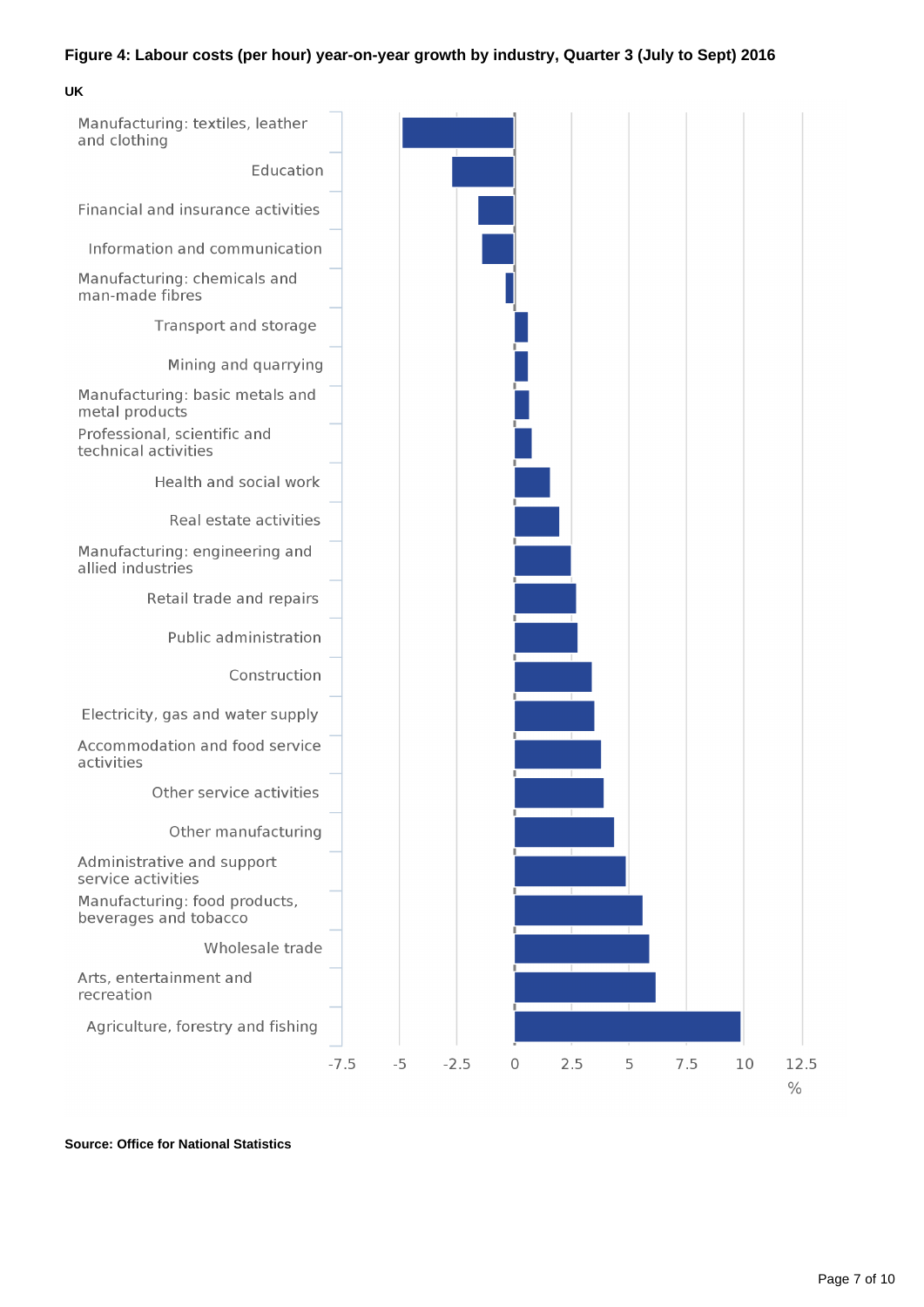## **Quarter-on-quarter**

The industry with the highest quarterly growth in labour costs was mining and quarrying, with labour costs per hour having increased by 3.5% in Quarter 3 (July to Sept) 2016 compared with Quarter 2 (Apr to June) 2016 (Figure 5).

The agriculture, forestry and fishing industry experienced the second-largest growth in labour costs per hour in Quarter 3 2016, with an increase of 3.2% compared with the previous quarter. Other industries that experienced growth in Quarter 3 2016 include food products, beverages and tobacco, and textiles, leather and clothing.

The education industry experienced the greatest decline in labour costs in Quarter 3 2016 compared with Quarter 2 2016. Labour costs (per hour) in this industry decreased by 3.2% on the quarter. Labour costs per hour in engineering and allied industries declined by 2.1%. The professional, scientific and technical, and retail trade and repairs industries experienced the next largest decreases in labour costs compared with the previous quarter.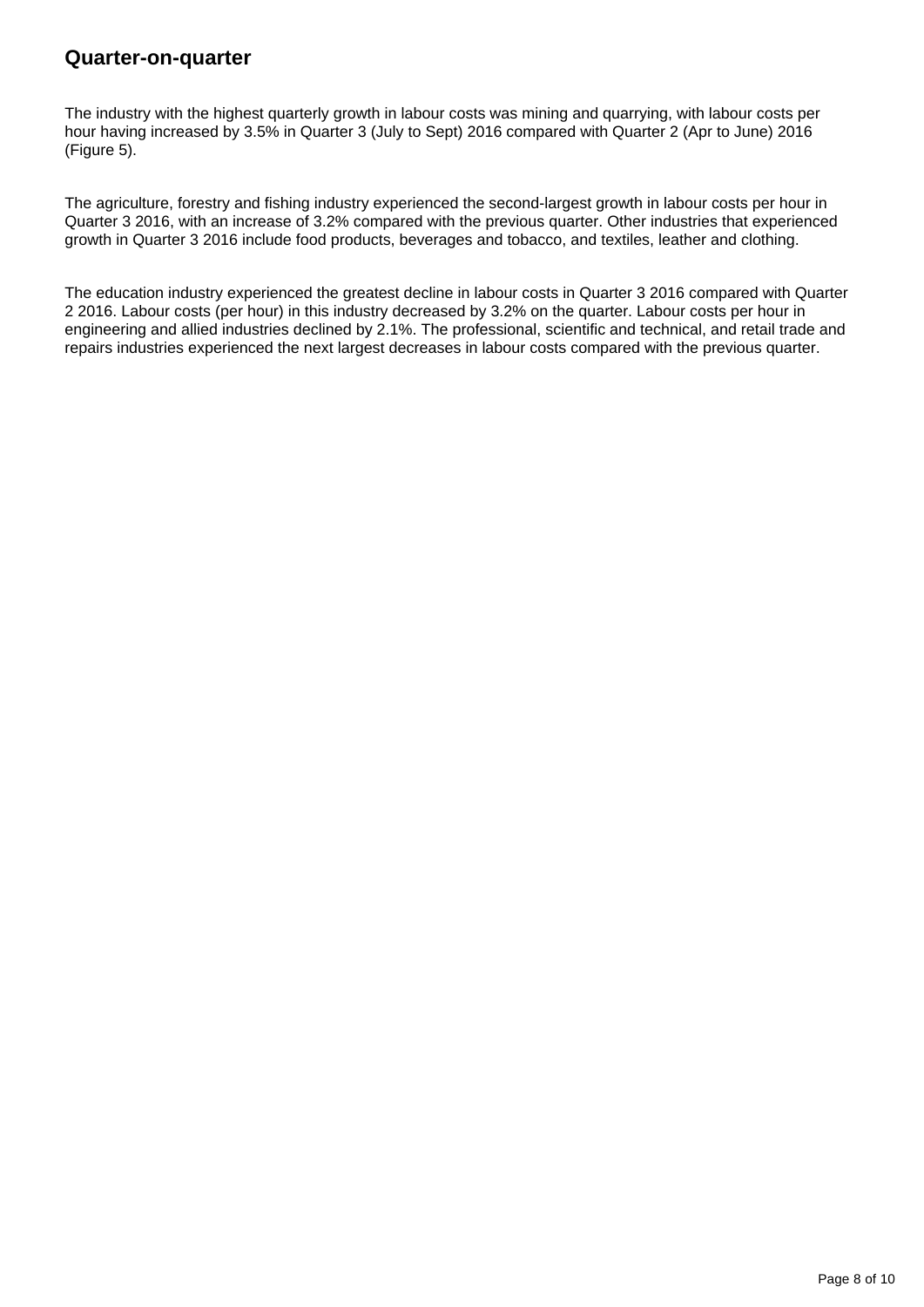## **Figure 5: Labour costs (per hour) quarter-on-quarter growth by industry, Quarter 3 (July to Sept) 2016**

**UK**